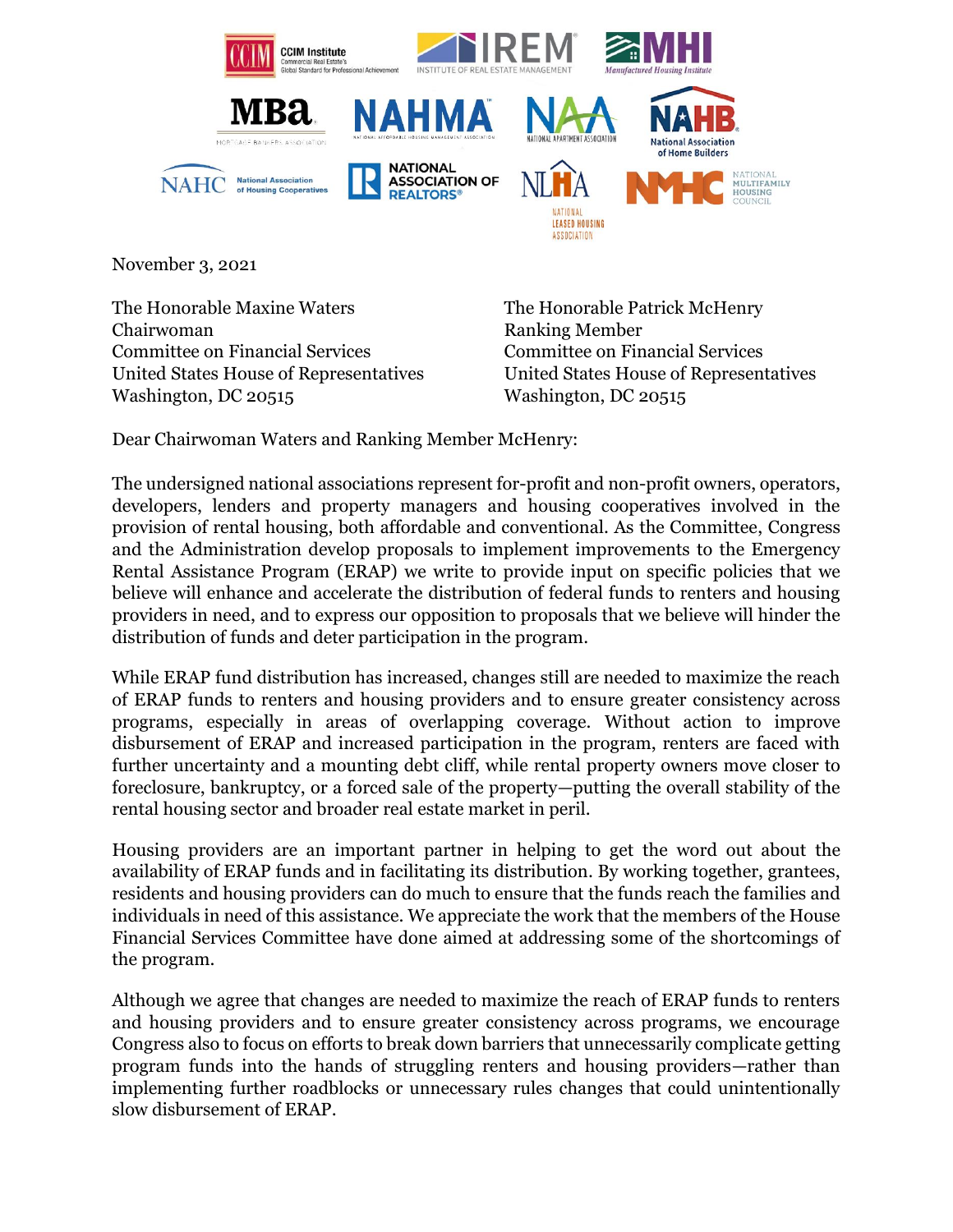We suggest the following modifications to ERAP to facilitate expedited processing and distribution of rental assistance payments:

# **1. Eliminate Counter-Productive Eviction Moratorium Provisions.**

Eviction moratoria have been a core concern of housing providers since the start of the pandemic. Inclusion of a 4-month eviction moratorium, upon acceptance of ERAP funds in H.R. 5196, the Expediting Assistance to Renters and Landlords Act of 2021 is of particular concern to our industry. Tying eviction moratorium language to rental assistance with no certainty of assistance from ERAP grantees is a programmatic barrier to housing provider participation that further exacerbates the problems we are trying to solve. This puts the renter and the housing provider in an untenable situation with the renter again incurring debt they may not be able to repay.

Furthermore, it is imperative that housing providers continue to ensure the safety and well-being of all residents. Housing providers must be allowed to terminate a lease or evict a resident who poses a direct threat to the health and safety of other individuals on the property. A housing providers' ability to remove residents who endanger the security of other residents, damage property, exhibit unlawful behavior, or engage in other activities expressly prohibited by the lease must be strengthened and welldefined in order to ensure the continued safety of their residents and the community.

# **2. Reinforce statutory requirements that ERAP assistance is available for residents earning up to 80 percent of AMI.**

Under the statutory ERAP requirements, priority for rental assistance is given to renters earning up to 50 percent and below of area median income (AMI), with renters earning up to 80 percent also qualifying for rental assistance. However, our members report that some administering entities are not allowing renters who earn up to 80 percent of AMI to apply. While we appreciate that the statue includes a preference for 50 percent and below, Congress and the Administration should stress to grantees that the statue clearly states that residents between 50 and 80 percent of AMI are eligible to apply for these funds.

### **3. Direct grantees to allow housing providers to apply on behalf of residents and establish a safe harbor for those attempting to obtain documentation from uncommunicative residents to support those applications.**

Despite explicit acknowledgment within ERAP that a rental housing provider may apply for assistance on behalf of their residents, some jurisdictions have erected barriers to this. Further, some residents are entirely uncommunicative and will not provide required information or take necessary action to move applications forward.

There should be no barriers to applying for or receiving ERAP for housing providers who, in good faith, attempt to collect required information from residents and apply on their behalf. The safe harbor should be for those who have notified their residents of their intent to apply for assistance if they cannot obtain consent. Documentation of unpaid back rent or submission of a previous CDC eviction order declaration of COVID-impact should suffice to move these applications forward. As owners are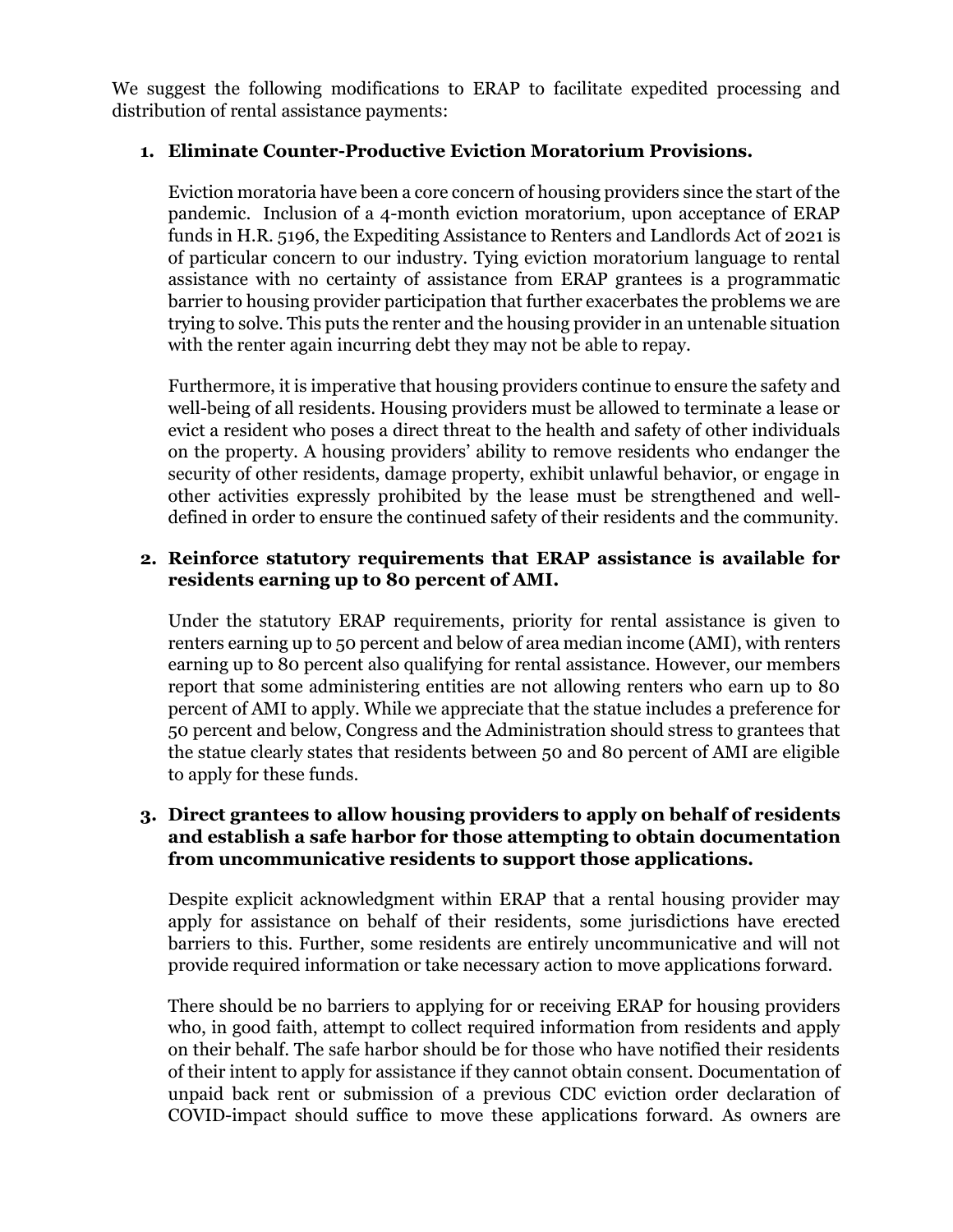required to provide documentation when applying for assistance on the resident's behalf, it is imperative that when grantees provide direct-to-renter assistance, the resident document the payment of rent or outstanding rent to the landlord.

# **4. Prioritize arrearages and remove 18-month limit.**

Renters and property owners that have been hard hit by the pandemic receive the greatest benefit from having current rent due paid and rent arrearages paid. We believe Congress should require grantees to address any and all rental arrearages for households in need before any future payments of rent or other services are made in order to keep families stably housed. Furthermore, given the current state of the pandemic and prolonged economic uncertainty faced by millions of renters, we believe the current 18-month limitation on assistance should be removed to avoid interfering with grantees' ability to provide critical rental arrearage and future rental assistance to those in need for both the ERA 1 and ERA 2 programs.

# **5. Allow ERAP to reimburse rental property owners even if the renter has moved and prohibit program requirements that force housing providers to return payments when residents move out.**

Since the beginning of the pandemic, rental property owners have been encumbered with providing housing without payment. The previous CDC Orders made it clear that individuals were not relieved of their obligation to pay rent. However, ERAP administrators have prevented housing providers from obtaining rental assistance on behalf of residents who terminated their lease early or abandoned their unit, leaving housing providers without a mechanism to obtain relief. Once the Orders expired, these renters may still face the consequences of an eviction record, and those renters who leave housing providers with unpaid balances continue to carry that debt, affecting their credit and housing choice in the future.

In order to avoid this, rental property owners should be allowed to apply for ERAP to cover rent arrears even after a renter has moved or if the renter has a judgment entered against them. In the same vein, housing providers should not be required by ERAP administrators to return rental assistance payments that pay for outstanding balances if the resident moved out.

Housing providers must be made whole from debts that renters leave behind. These funds are critical for housing providers to continue managing property operations and maintaining the housing for their residents overall. Some have suggested that property owners should be prohibited from securing ERAP funds when there has been a filing, or the vacancy is due to an eviction. It is important to note that there are other reasons for eviction filings and orders, other than non-payment of rent, like criminal activity/endangering other residents, or other lease violations, just to name a few. In these instances, the property owner is left with unrecoverable debt, while still facing their own financial obligations. This causes significant harm to overall viability of a property and threatens the long-term affordability of rental housing.

# **6. Require residents to demonstrate eligibility for rental assistance through an affidavit or self-attestation.**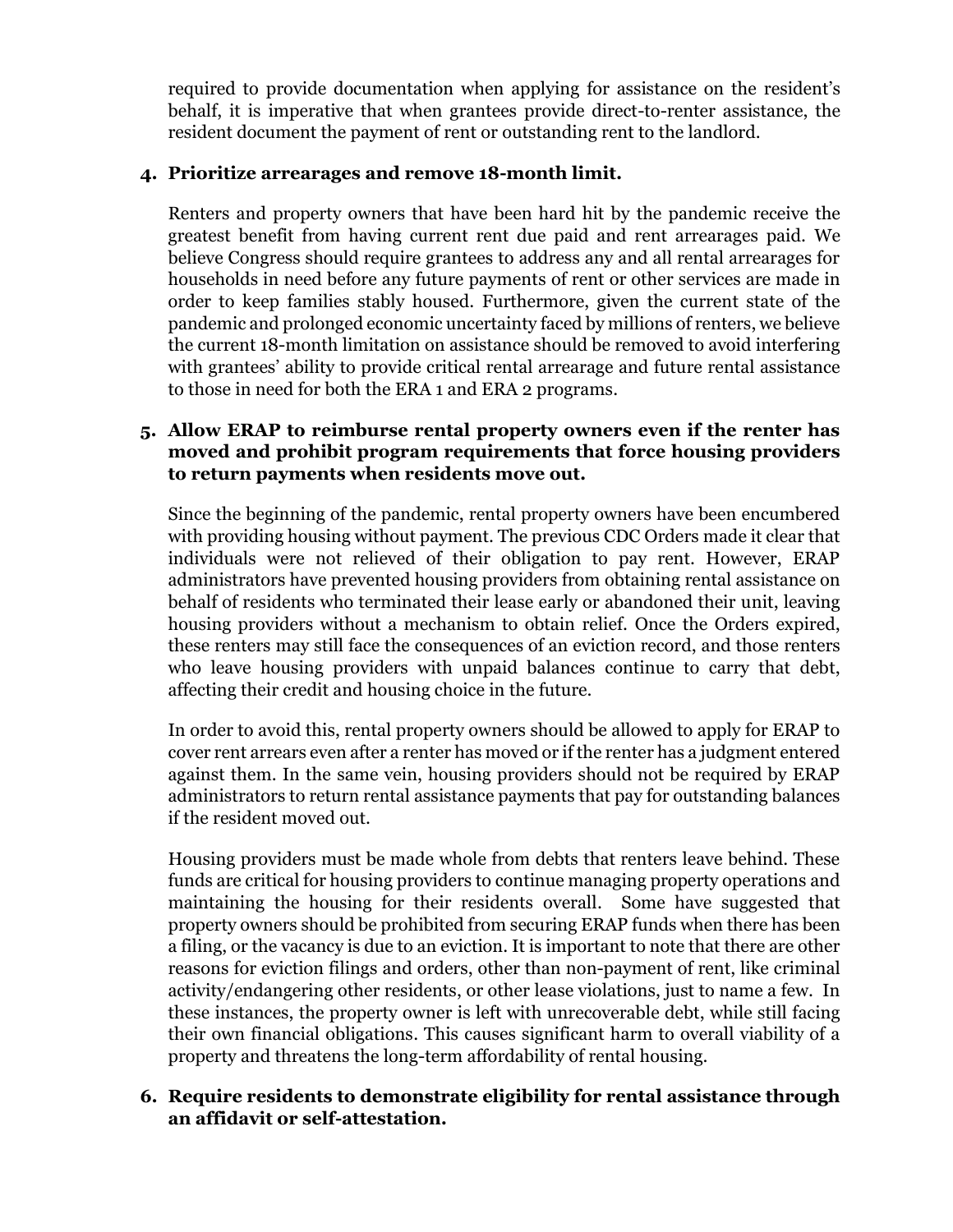For those who participate in the program, a certification or affidavit of need should be sufficient. The income verification process is time consuming for both the renter applying for assistance as well as the agency tasked with deploying the rental assistance. Currently, there is no consistency among state and local governments to allow for "self-attestations" or declarations of income. Some agencies allow for selfattestations while other agencies only allow for income self-attestation as a last resort. This inconsistent process by housing agencies significantly slows the application process.

# **7. Clarify that renter eligibility is not contingent on having a COVID-19 diagnosis.**

There continues to be misconceptions among renters that they or an immediate family member need to prove a COVID-19 diagnosis to qualify for rental assistance. Grantees should be allowed to accept the self-attestation of renters to document that a renter meets the eligibility requirement, including the income determination. In addition, it is important to clarify that renters experiencing hardship "during" the pandemic can qualify. Currently under ERAP 1, only renters experiencing hardship "due, directly or indirectly" to the pandemic can qualify, but ERAP 2 allows for "during or due, directly or indirectly." Further, given that this is an emergency rental assistance program, grantees must make clear that renter eligibility is only contingent on financial impact during the pandemic.

# **8. Require state and local grantees to facilitate bulk/aggregated processing of applications and payments.**

While Treasury's most recent guidance does encourage grantees to obtain information in bulk from housing providers regarding eligible residents and to engage in bundling assistance payments, few, if any, program administrators have implemented these processes. Bulk processing will help streamline the process. It is imperative that bulk processing be required for grantees. We support requiring grantees to create systems to process and approve bulk applications and believe that bulk applications should be allowed for both the ERA 1 and ERA 2 programs.

### **9. Avoid the imposition of program requirements or proscriptions unrelated to payment of outstanding or future rental assistance.**

There are a number of programmatic barriers that have been implemented by grantees that have made the administration of the program more difficult and have also deterred participation by both residents and housing providers such as:

- Prohibiting a housing provider from applying on behalf of the resident;
- Imposing additional eviction restrictions–particularly those that interrupt the eviction process without certainty of resident eligibility for rent relief and those that inhibit eviction actions despite continued nonpayment of rent or compliance with payment plan terms;
- Requiring waiver of late fees;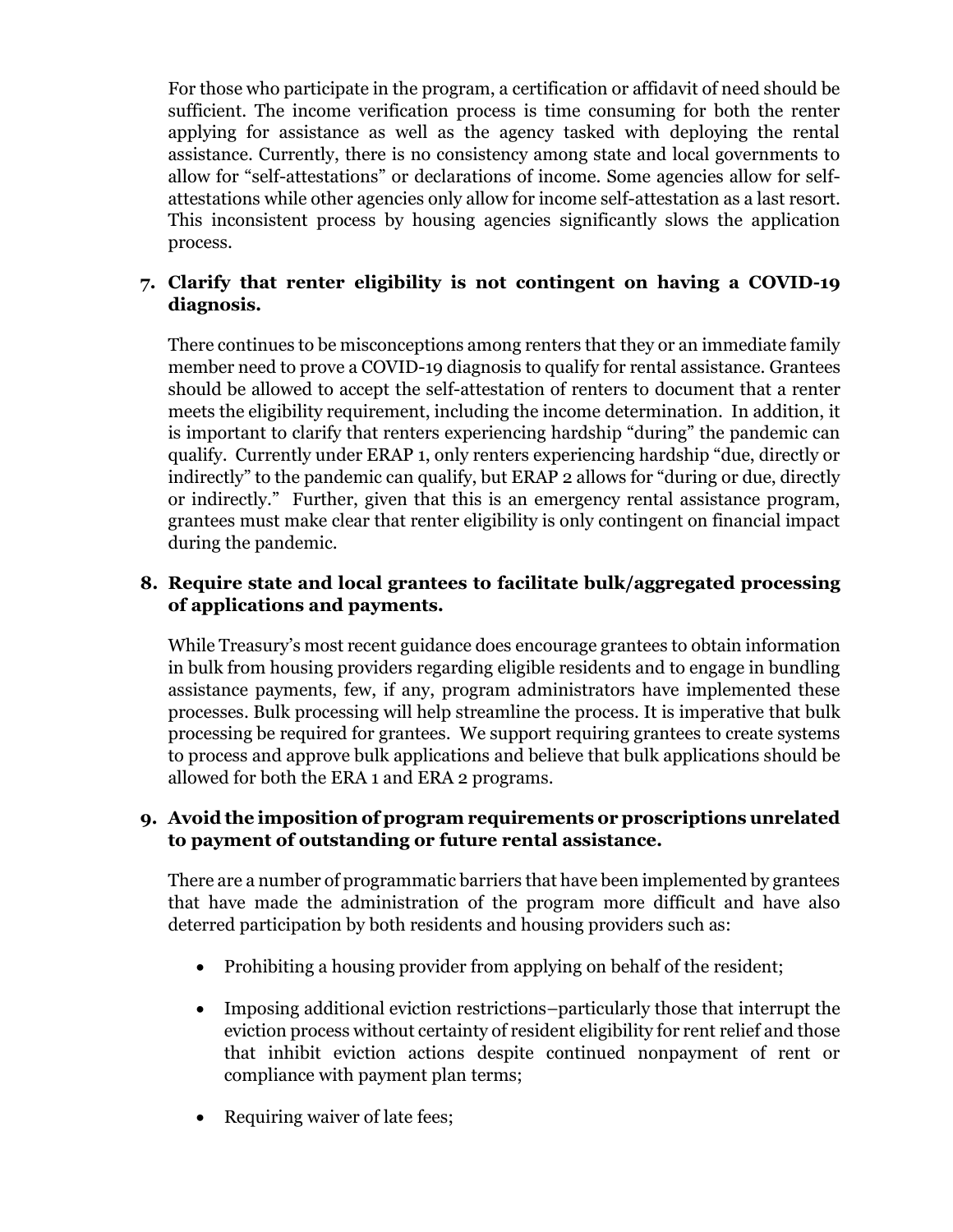- Imposing rent freezes; and
- Requiring owners to provide sensitive financial information to residents such as W-9 forms that may include social security numbers (i.e. social security numbers routinely serve as tax identification numbers for smaller landlords).

# **10. Provide Technical Assistance and Technology Solutions to Aide Struggling Grantees.**

Despite Congressional and Administration efforts, some jurisdictions continue to struggle to get ERPA funds to rents and property owners in need. We believe that funds should be allocated to Treasury to provide technical assistance, information and technology solutions to grantees who have been unable to efficiently disburse rental assistance.

As Treasury makes decisions about reallocating ERAP funds from poorly performing grantees, technical assistance will be necessary to ensure that that the status of ERAP applications and payments are transparent. Communication will be critical during the reallocation. It will require coordinated efforts to direct new applications where to apply, inform renters and property owners who submitted applications to the underperforming grantee who will be processing the applications going forward and if any additional steps are required from them. It is essential that the new grantee act quickly and decisively to expedite ERAP payments to the appropriate property owner or renter.

# **11. Enhance ERAP Outreach.**

We support additional outreach by federal, state and local governments to increase awareness of ERAP eligibility amongst renters and rental property owners. These efforts, carried out by mail, social media and public relations campaigns will complement the work of the multifamily industry in promoting ERAP and its work in assisting renters in need applying for help.

### **12. Miscellaneous Technical Correction to the Consolidated Appropriations Act of 2021 (CARES Act) – Clarifying the Notice to Vacate Provision.**

The rental housing industry remains concerned about ambiguous language in the CARES Act that can be read to substantially extend notice to vacate requirements prior to eviction filings. The term "notice to vacate" itself has contrasting legal meanings depending on the jurisdiction, making this temporary federal requirement difficult to interpret in light of the unique eviction and termination of tenancy procedures across the country. According to a survey the National Apartment Association (NAA) conducted of its members, 91.7 percent of respondents found the notice to vacate requirement conflicting with local eviction laws or process, confusing and/or makes the process more complicated. The CARES Act notice to vacate language is inconsistent with existing eviction laws, complicates compliance for housing providers, and interferes with mediation discussions between the housing provider and the resident. It is important to note that this notice procedure is just the first step in the eviction process and does not limit tenants' rights in the overall eviction process.